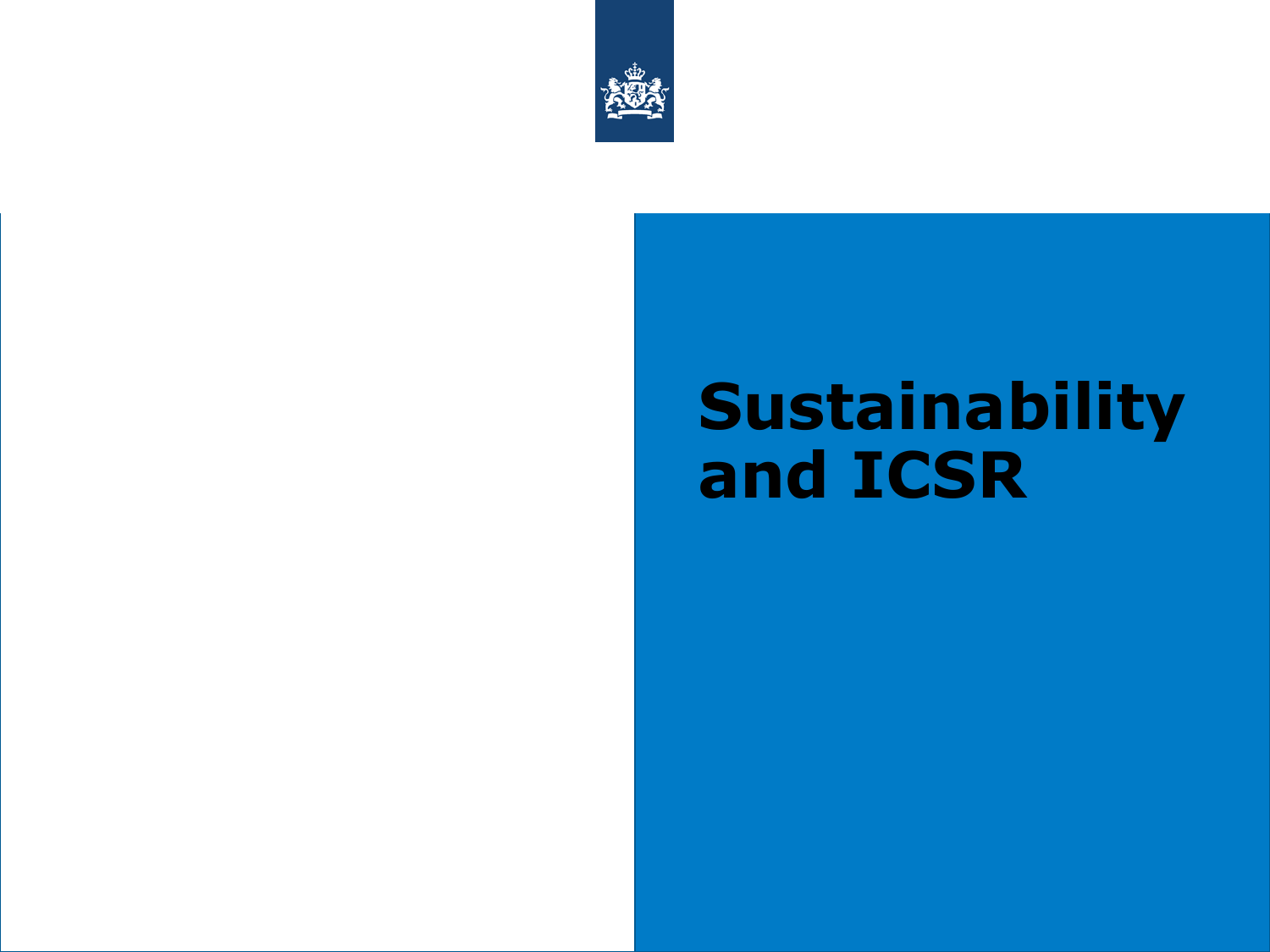

#### **FIETS:**

- Financial
- Institutional
- Ecological
- Technological
- Social

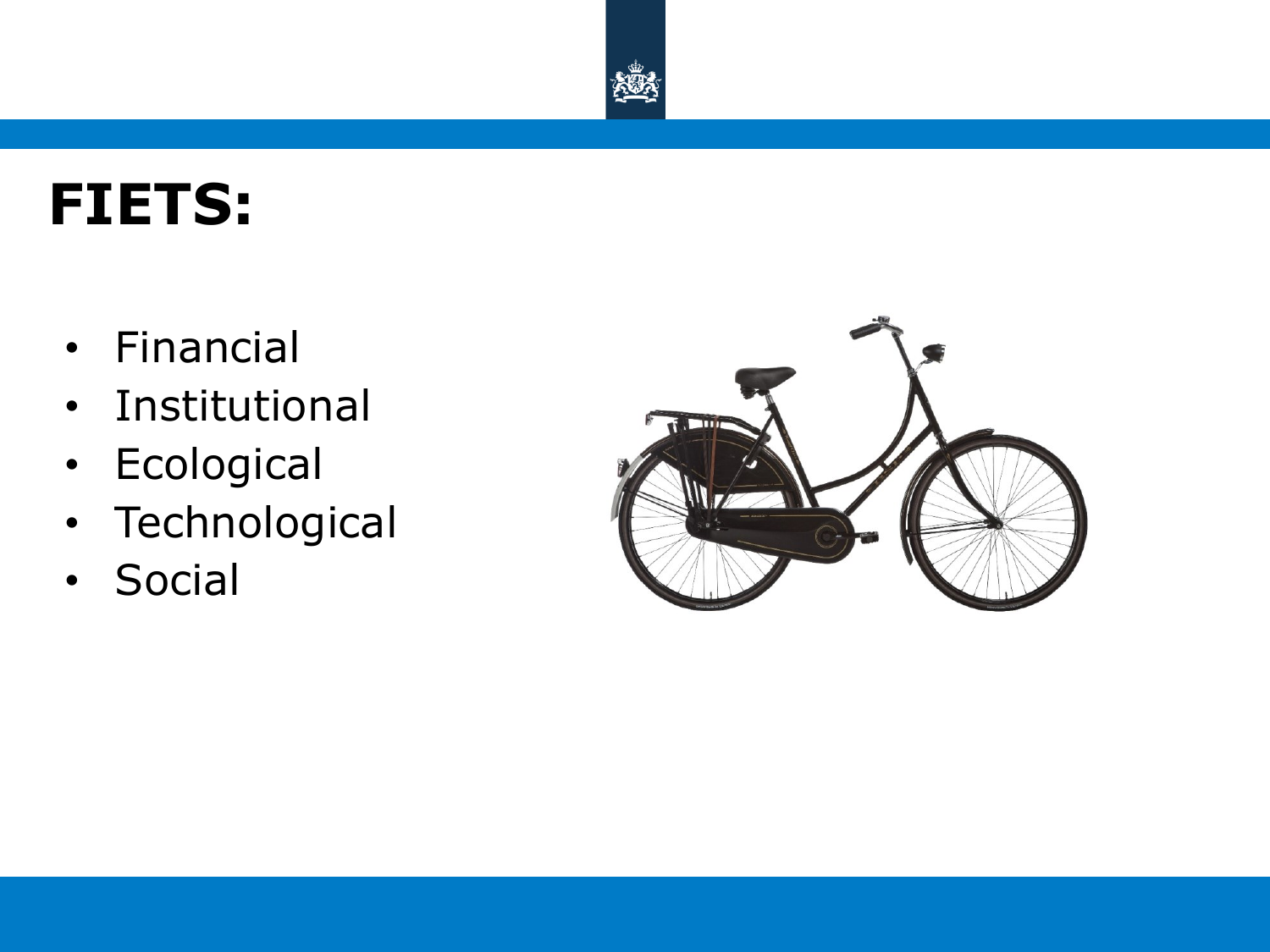

#### **Financial**

- Aim for a substantial own contribution, especially from private parties
- Make sure that the products/services can be delivered after the project period based on local revenues through taxes or pricing of products/services.
- The price for a service/product should include the costs of management, maintenance en depreciation.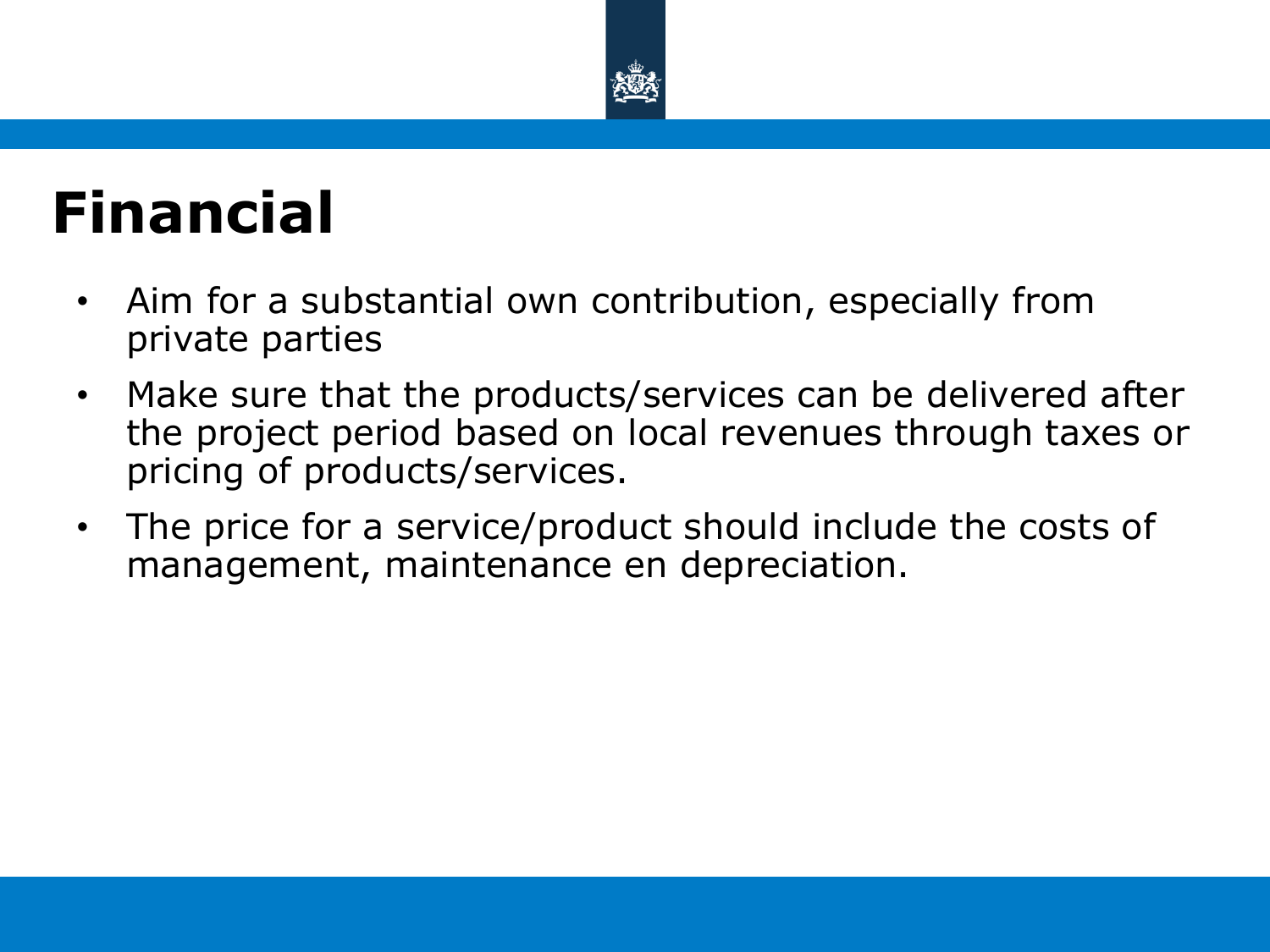

## **Institutional**

- A local party (E.g. local SME) is or will be made responsible for the sustained delivery of the services or products after the project period. This party should be sufficiently involved in the (outline of the) project to be able to take on this responsibility. This party should also be able to represent the interests of the most vulnerable and/or poor groups in society;
- Provide a solid stakeholder assessment;
- The project should be in line with national legislation and directives
- All partners will be accountable and responsible to report in a transparent way on the planning, the main decisions, budgetary issues and the results of the project (cross cutting theme good governance);
- Capacity building of e.g. the local private sector will be part of the project to ensure the sustainable delivery of services and products;
- The project pays attention to possible conflicts of interest between stakeholders.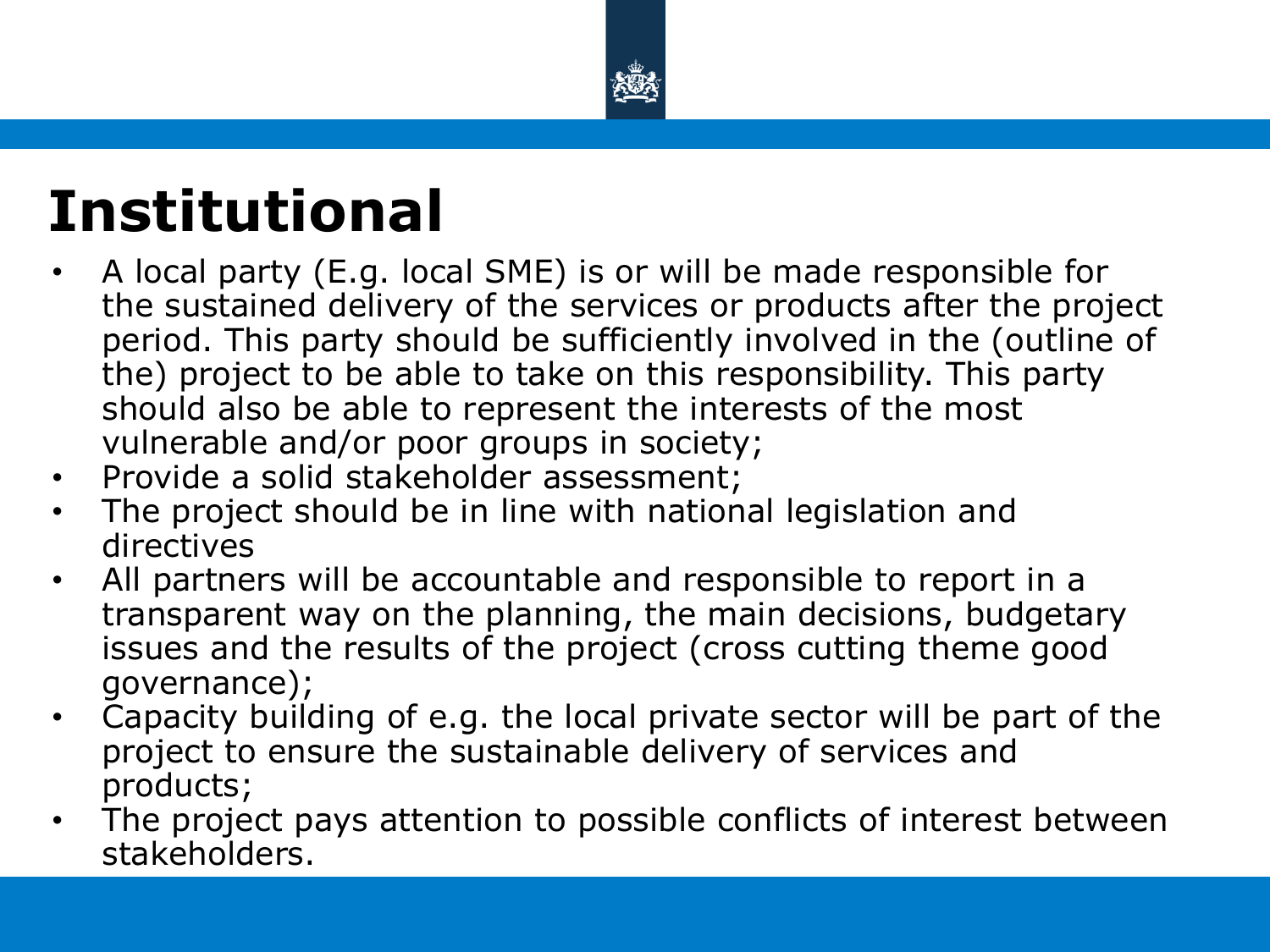

#### **Environment and Climate**

- The project should not have detrimental environmental effects, including climate change.
- An assessment of the impact of the project on the environment and the living conditions of the target group should be part of the project proposal.
- The project should at least comply to applicable national and international environmental legislation and standards. Preferably the project ensures an even better protection of the environment.
- The proposed technologies should be sustainable. Avoid pollution and degradation of water, land and the pollution of air (greenhouse gasses), and recycle waste.
- Protect biodiversity.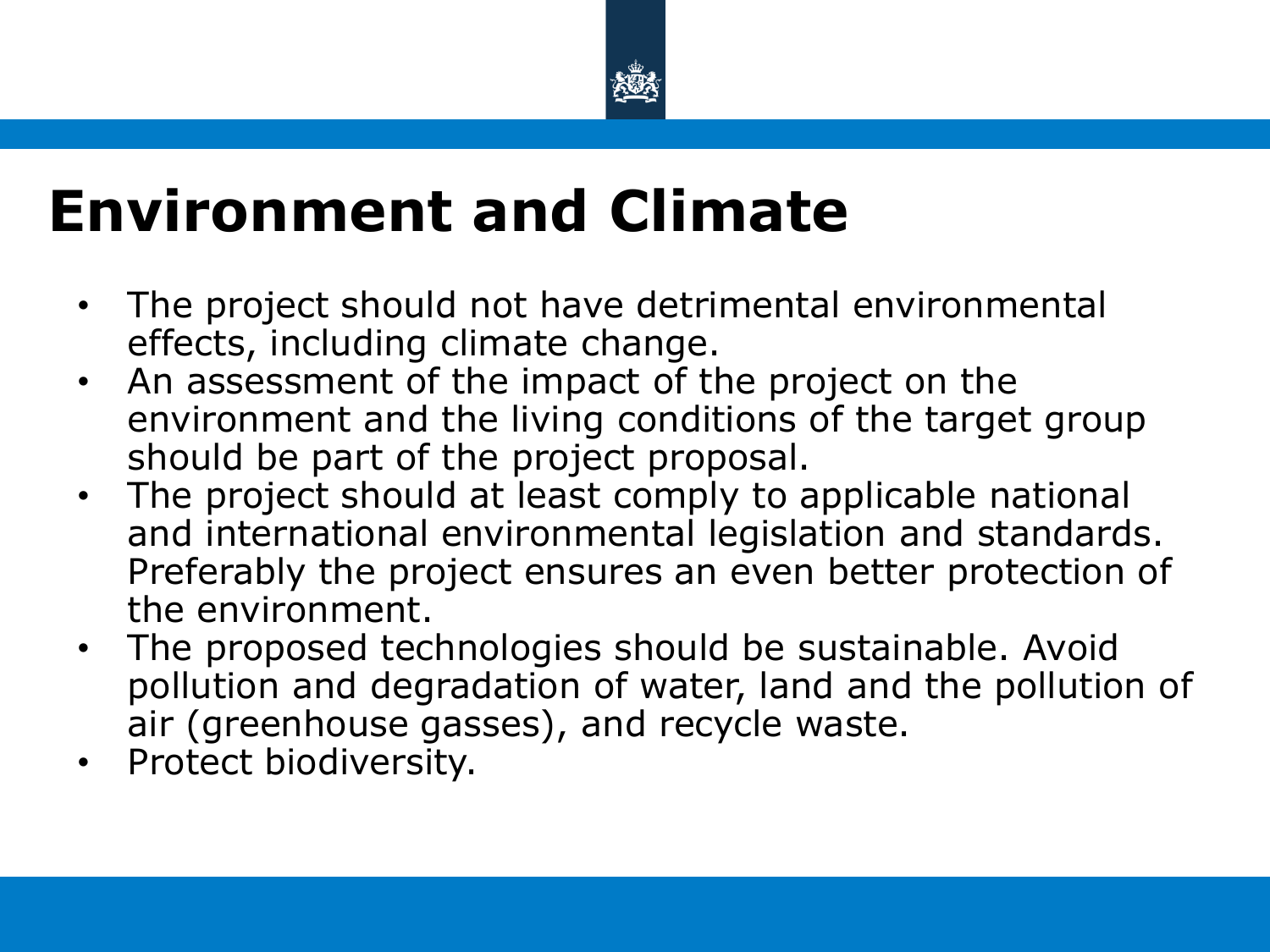

## **Technical**

- The installed infrastructure will remain operational beyond the project period, e.g. through the accomplishment of institutional arrangements for management and maintenance and sustainable forms of local financing.
- The proposed technology can be easily bought or (partially) produced locally and managed by the local (non- and profit) private sector.
- Capacity building of will be part of the project to ensure the management and maintenance of the infrastructure/products.
- The proposed technology is affordable for the local users, including the costs of management, maintenance and replacement.
- The choice for a specific technology is based on a comparison between different options, taking into account environmental and social (e.g. gender) issues, preferably through a participatory process.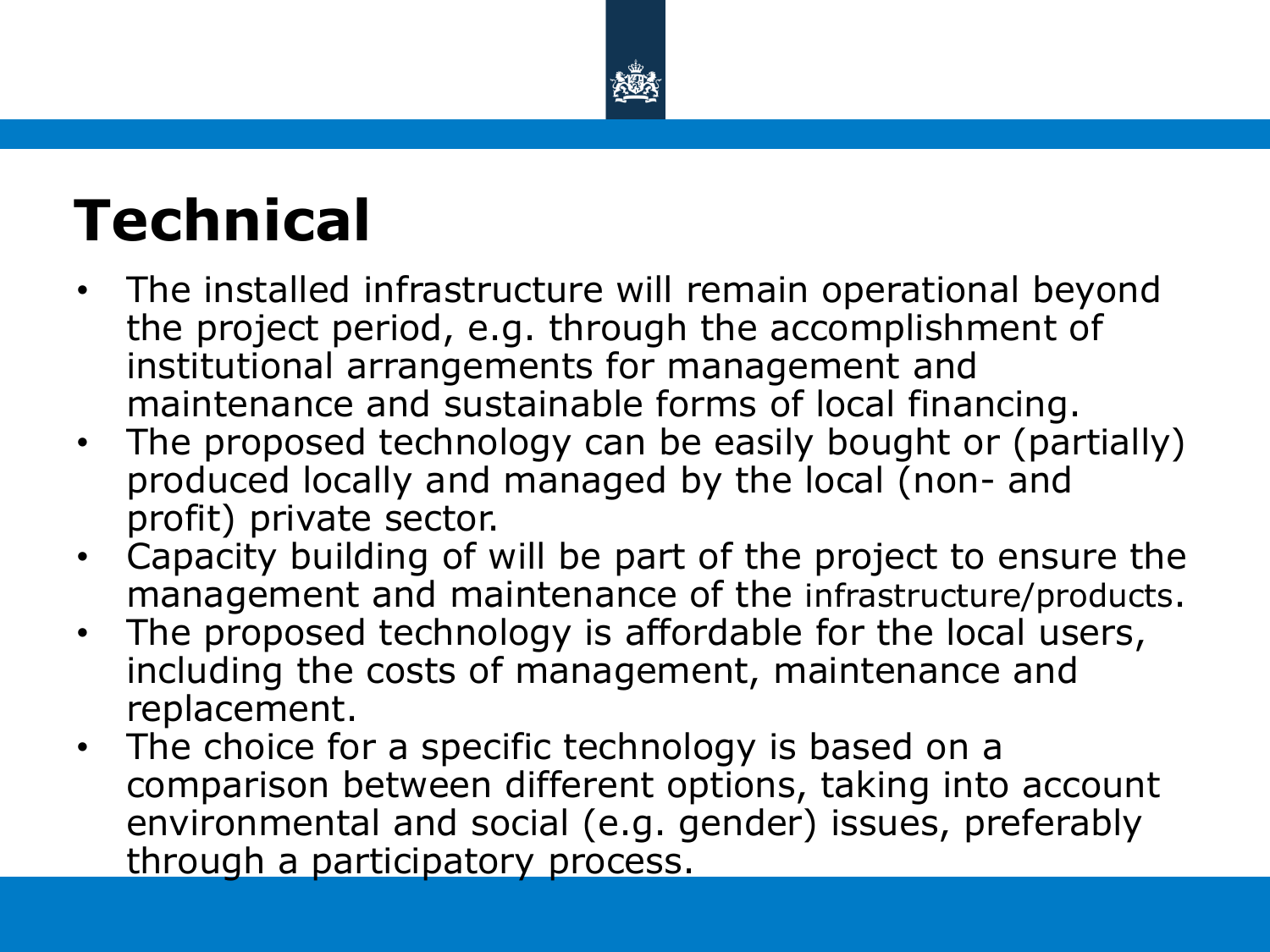

# **Social**

- The project is demand-driven and focuses on basic needs, contributing to empowerment and self-reliance.
- The project takes into account the specific needs of women, vulnerable groups and the poorest in society (cross cutting theme gender).
- The project also stimulates job creation for women.
- The project has stimulates involvement of women in decision making, planning and project implementation.
- The project guarantees a good working environment in the broadest sense, taking into account environmental and social issues ("Corporate (Social) Responsibility (CSR)").
- The project takes into account social-cultural values of society.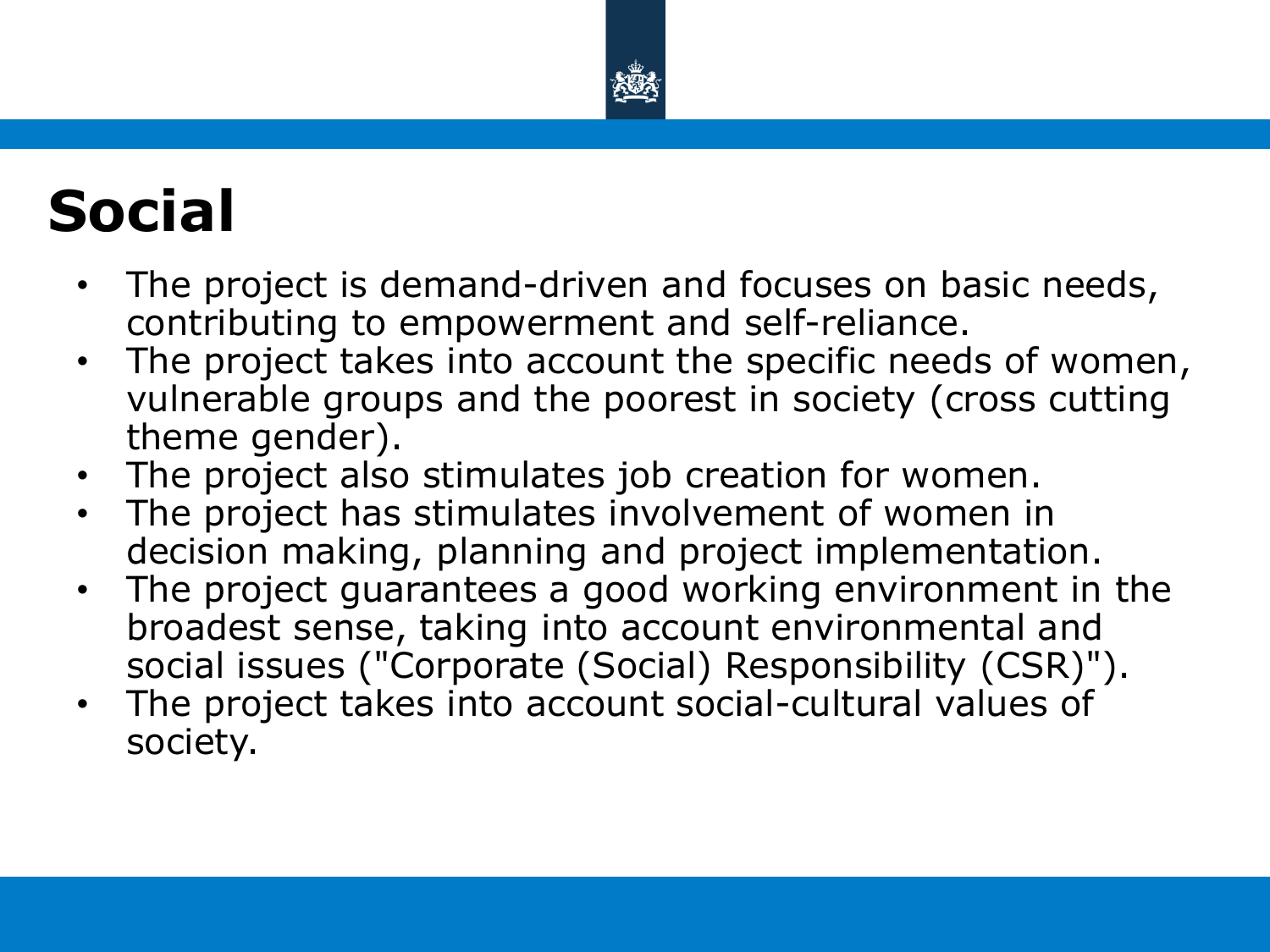

# **ICSR**

- Based on OECD guidelines
- To help identifying the ICSR risks, the applicant can make use of the CSR riskcheck tool of MVO Nederland or own methods. The tool is available at: [http://www.mvorisicochecker.nl/en,](http://www.mvorisicochecker.nl/en) this is optional.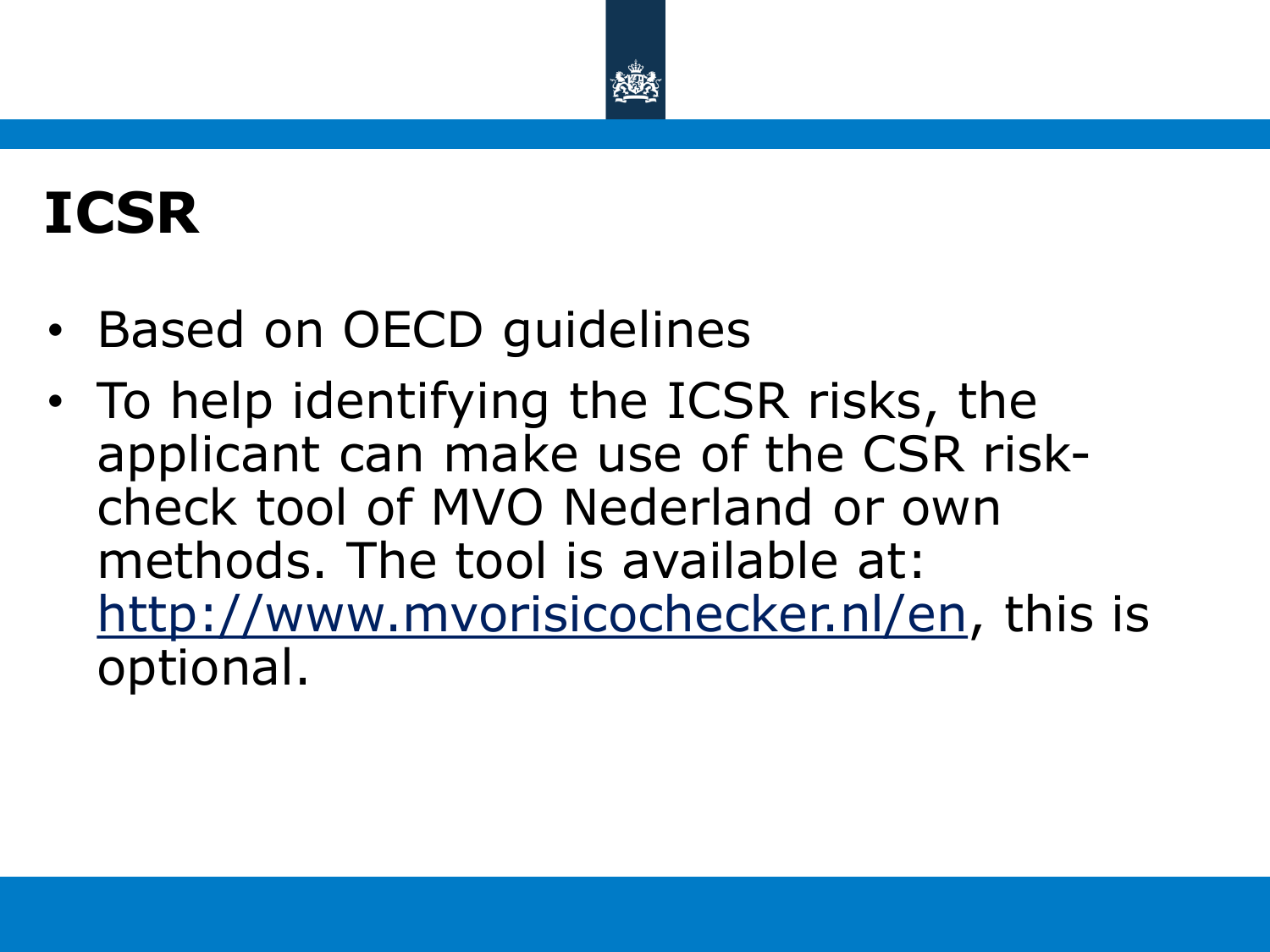

## **ICSR Analysis for the project**

- Identify the relevant ICSR risks;
- Describe the effects of the possible risks and to which activities they relate;
- Provide concrete mitigating measures
- Chain responsibility